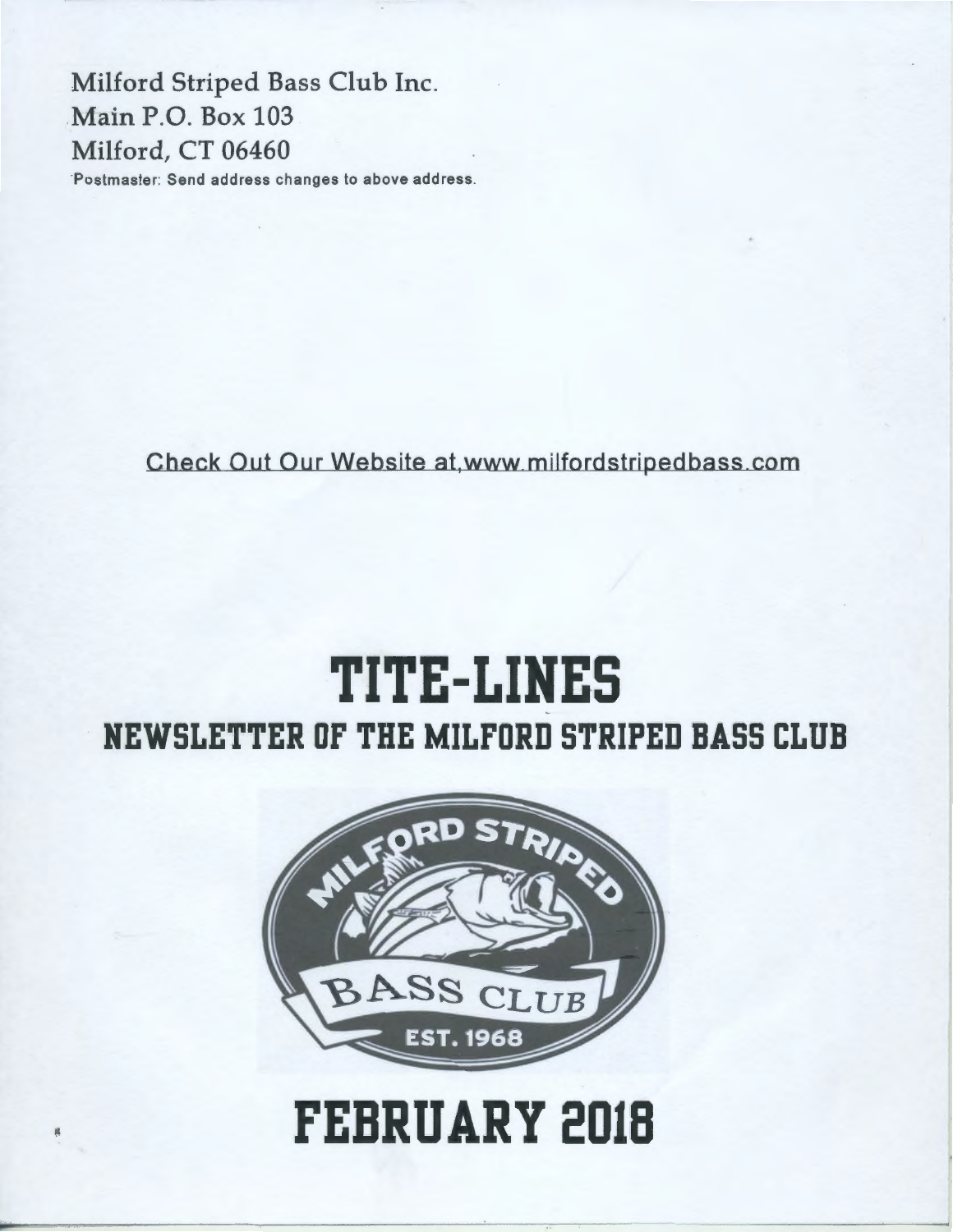### General Meeting

This month's general meeting will be held at 7:30PM, February 28th, 2018 at the American Legion Hall, Merwin Ave ., Woodmont, CT.

#### The MSBC TITE-LINES Island Point Published 11 times a year by the Milford Striped Bass LODGE<br>Www.islandpointlodge.com Club. P.O. Box 103, Milford, CT 06460 All communications concerning The MSBC TITE-LINES should be addressed to: The MSBC TITE-LINES P.O. Box 103, Milford, CT 06460 www.islandpointlodge.com Responsibility for contents of articles, papers, abstracts, etc. published herein rests entirely on the authors, not on Salmon & Halibut Fishing in Southeast Alaska the editor. Postmaster: Send Address change to the MSBC PO Box 662. Douglas, MA 01516 TITE-LINES, c/o MEMBERSHIP, P.O. Box 103, Milford, CT PO Box 1669, Petersburg, AK 99833 06460 CLUB OFFICERS FOR 2013 Call Us @ 1-800-352-4522 President... ... Jim Pritchard Email: frank@islandpointlodge.com 1at VP ...... Rob Jadach 2ndVP......... Fred Chyssikos **LIVE BAIT** Treasurer....Johnny Belinda · RODS Recording Secretary..Lynn Pritchard **THE ONLY** пs Correapondlng Secretary and Tlte-Linea Editor, **BAIT STORE** ದನ⊥ಕ Harry Novak **IN TOWN** Photographer.......Jessie Henman Flah Committee ... Graham Lapham, Brian **GRAND OPENING** Thornhill, Michael Lapuglla and Chrla Powera The Fish Don't

Trout Derby ........ Shawn and Jen Lalond Elected Board Members... John Nangle, Jack Wallace, and Miguel Morales lnterclub Reps. Paul Gluhanich

and Jim Pritchard

It's Your Newsletter! Remember to give Harry Novak a call if you have something to put in the "Tite-Lines".

203-261-4361 or harryn321 @charter. net I am trying to get the news letter out via e-mail and would like to get your current e-mail addresses .

### Upcoming Events

1. MILFORD STRIPED BASS BOWLING NIGHTIIII Date: February 26th Monday Night 25 Smith Avenue Time: 6-9 Place: Bass Pro Shop Uncle Bucks Bpt. CT

We will have 4 lanes, Pizza and soda. Bowling Shoes included in the price. The total price is 209.85. We will collect \$ there.

2. General Meeting, February 28, 2018, American Legion Hall, Merwin Av. Woodmont, CT

-315-1313 203 Stand a Chance! OPr'J 51 GOODSELL PT RD. A , ;;~ • ov BRANFORD, CT <sup>~</sup> INSIDE BRUCE & JOHNSON'S MARINA WEST

> Niantic, CT 06357 Phone: (860) 739-7419 Fax: (860) 739-9208



**Rotary Club of Devon** PO Box 421 Mi.ford, CT 06460

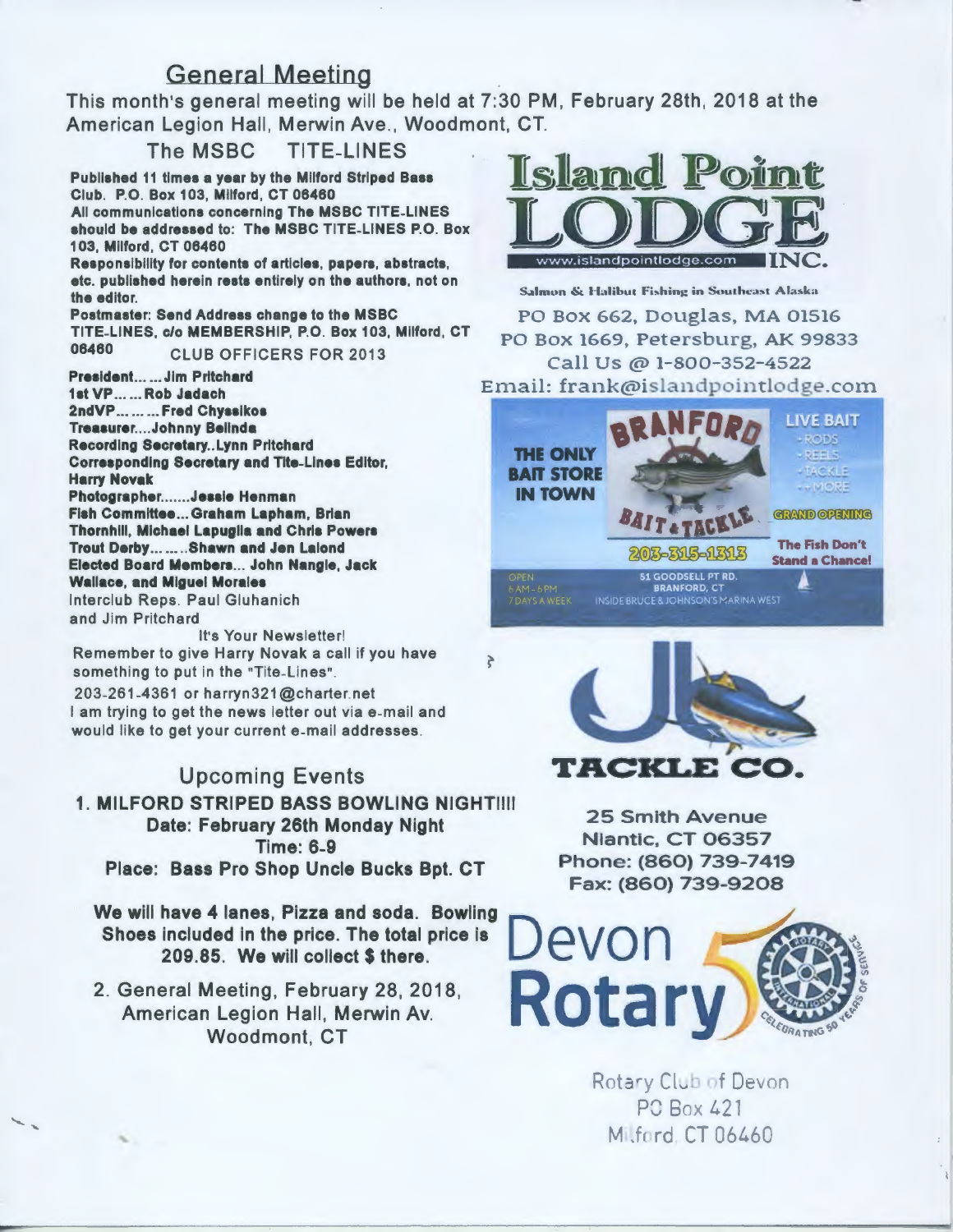## President's Letter

I want to start off my letter by thanking everyone that attended our awards banquet. It was a great night of celebration. Congratulations to all the award winnersl A big thank you to the fishing committee for a job well done. A special thanks to Graham for his years of service on the fishing committee. Due to his many family commitments this was his last year on the committee. It was a great night and pleasure to see everyone there.

Now as we move forward things are finally beginning to happen. First on the list of upcoming events is our first Club bowling night. The event is being held on February 26th from 6 until 9 p.m. John Nangle has arranged a great deal for the club. So, if you want to have some fun bowling or just come down and watch it should be a lot of fun. Our annual club tackle auction is being held on March 31. It will be at the Devon VFW again this year. It will run from 10 am until 3pm.So now is the time to rummage through your tackle and gear and get ready. Set up will be at 9 this year. We ran very tight last year but have made arrangements to get in earlier this year. Let's make this one a big successl

Following these two events we go into May for the trout derby. This being the 50th year we want it to be very special. We will need all hands-on deck to help make this one to remember! Shawn and Jen have some big plans this year, so we really need to have members on hand to make sure they have plenty of help. This derby has been a Milford tradition and is very important to keep kids interested and excited about fishing.

As we move into spring our season begins with our newly formatted tournaments. Everything we do this year will be kicked up a notch to celebrate our 50th year. More plans are being made to make this year a very special one. Please attend the meetings and participate in a landmark year for the club.

Thanks to everyone for making our club one of the strongest and best clubs in the area. Let's keep it growing and make it bigger and stronger as we move forward. It's all of you that make it happen!

Fish on Jim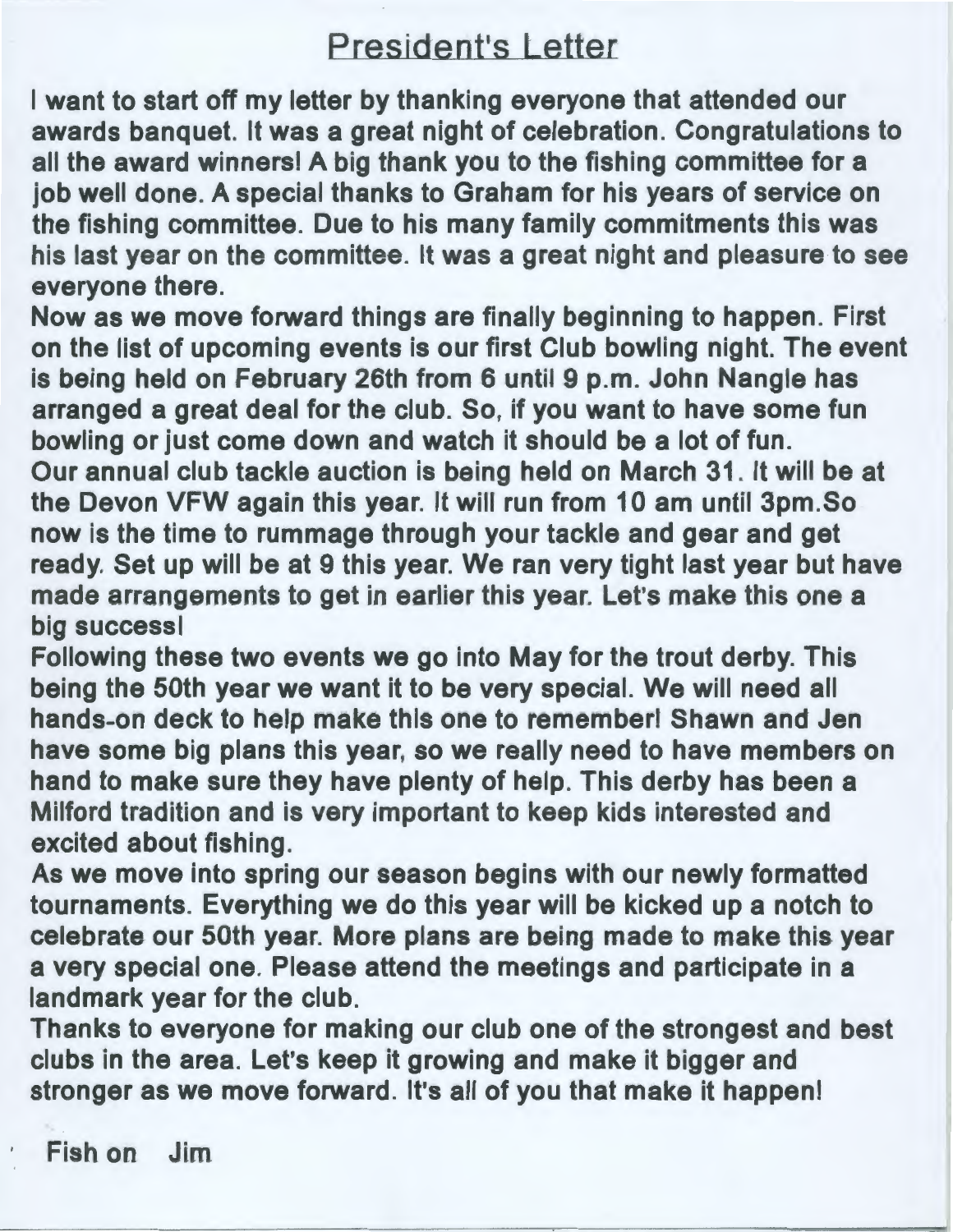

**Black Hawk II PO Box 46** Niantic, CT 06357

860-448-3662 \*\*\*\*

800-382-2824

BlackHawkFishing@gmail.com



**WATER AD** IS TO THE SHOP FROM GUR PRIVATE SLIP ON THE HOUSATONIC RIVER

**SALT & FRESHWATER FISHING SUPPLIES** RODS . REELS . BAIT . TACKLE . ICE . LINE



KRENARYTNG WEBDESCH EUSNESCHES BANKES

www.byobprintanddesign.com



### 354 New Haven Ave Unit #5 Milford, CT 06460



nome staging specialist<br>Office: 203.929.6388 • Cell: 203.520.5690 Fax: 203.929.3100 victor.yanosy@raveis.com Website: raveis.com/Victoryanosy 2 Huntington Street Huntington, CT 06484

#### raveis.com "The Best Website in Real Estate" 300,000+ MLS listings updated daily . Follow us on our blog - blog.raveis.co

WILLIAM RAVEIS REAL ESTATE . MORTGAGE . INSURANCE

**Victor Yanosy REALTOR INTEGRITY . SERVICE . EXPERIENCE Stratford Balt & Tackle** 1076% Stratford Avenue Stratford, CT 06615

 $(203)$  377-8091





**Reel & Rod Repair Balt & Tackle Custom Rods** Specializing in Saltwater Fly Fishing Fresh & Saltwater Fly Tying Materials



**Dulin Automotive, Inc. 79 Bridgeport Ave** Milford, CT 06460 203-877-8114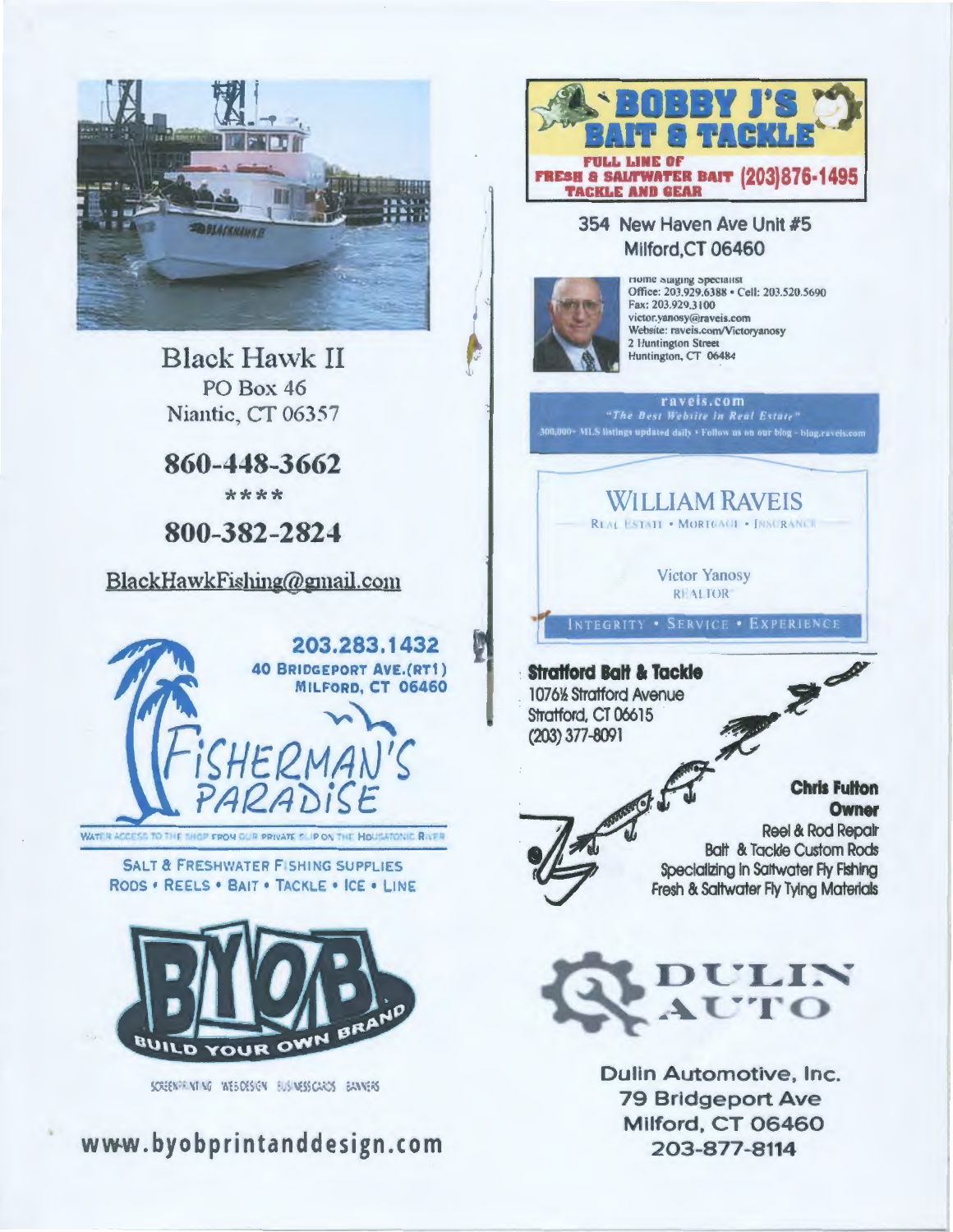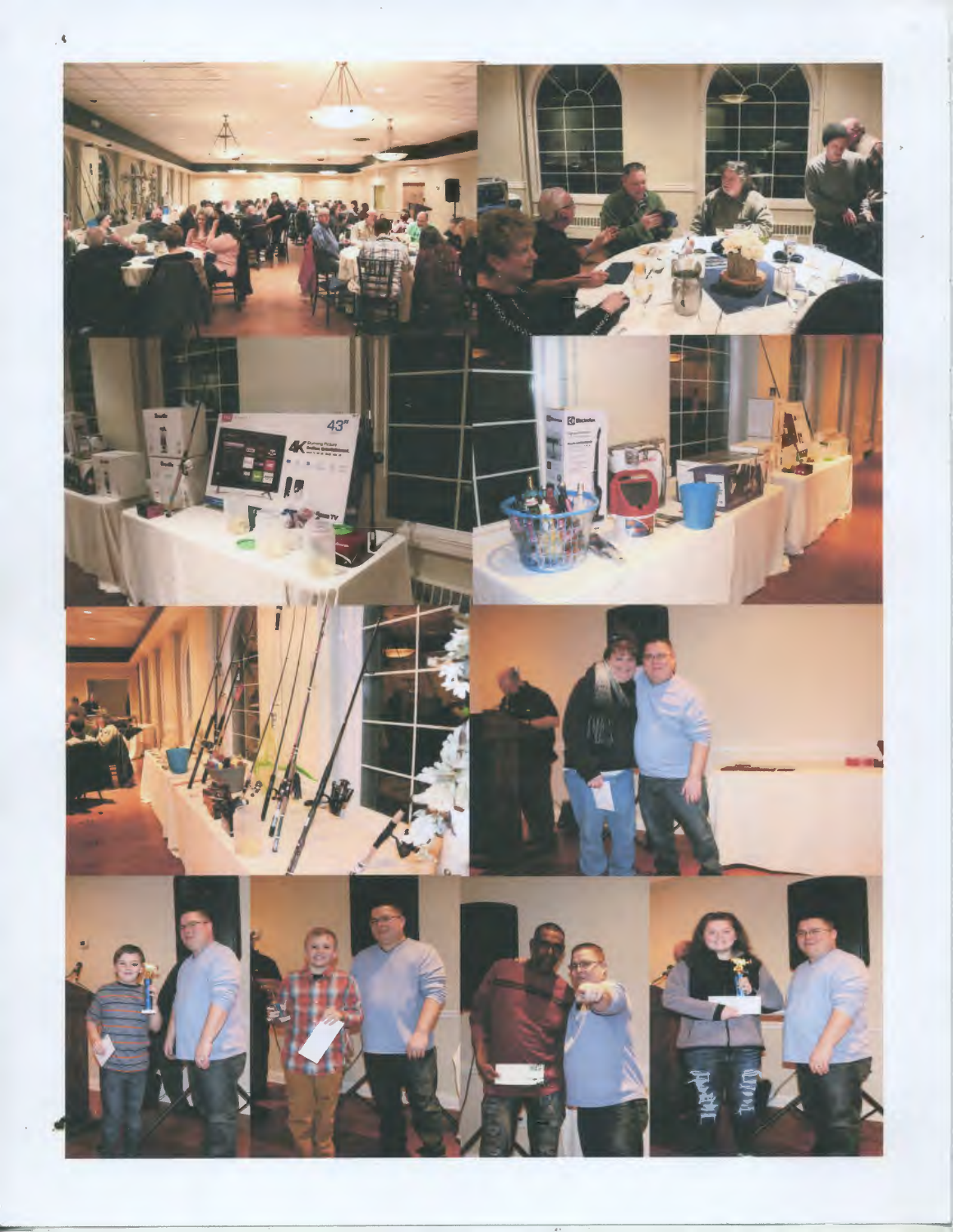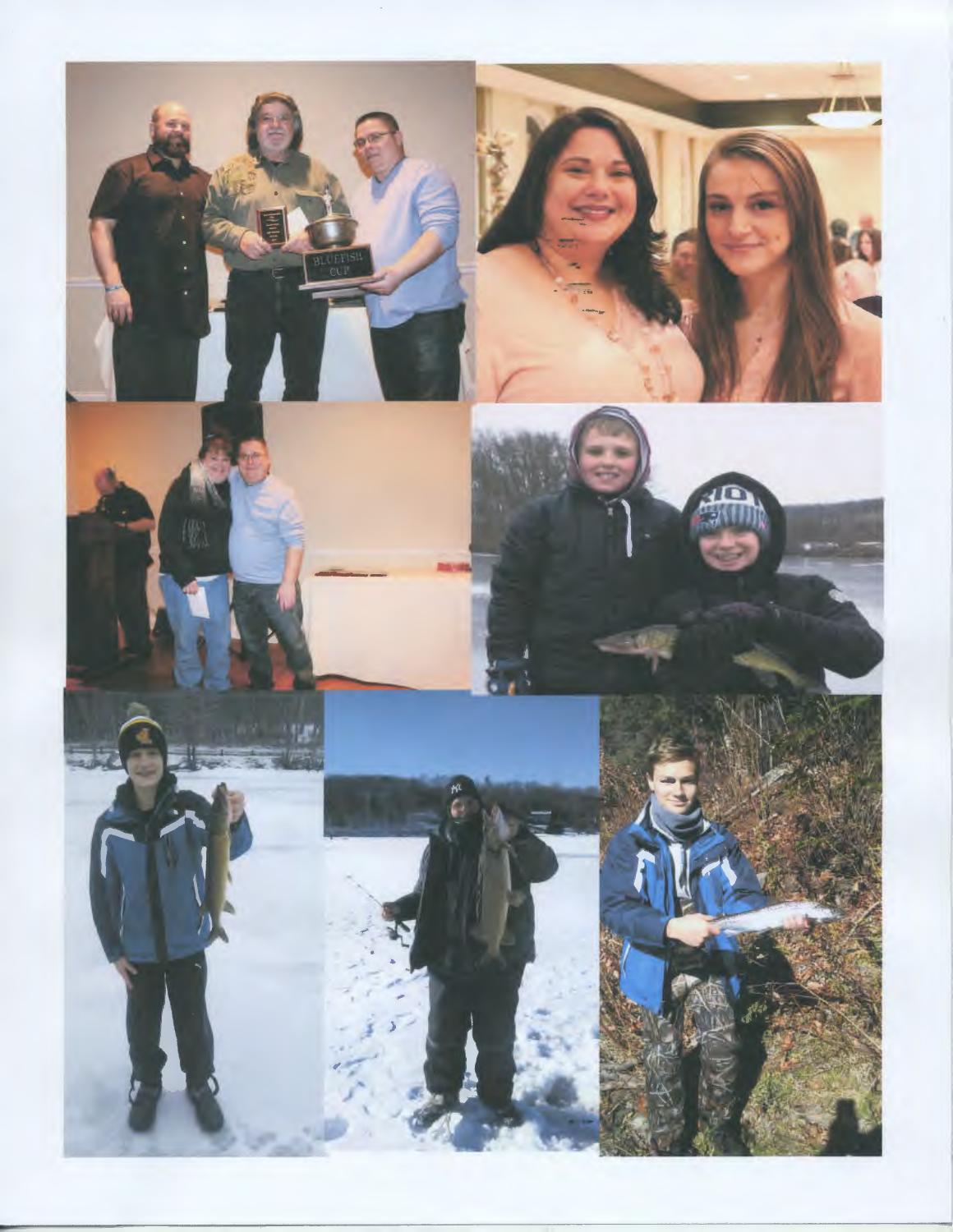